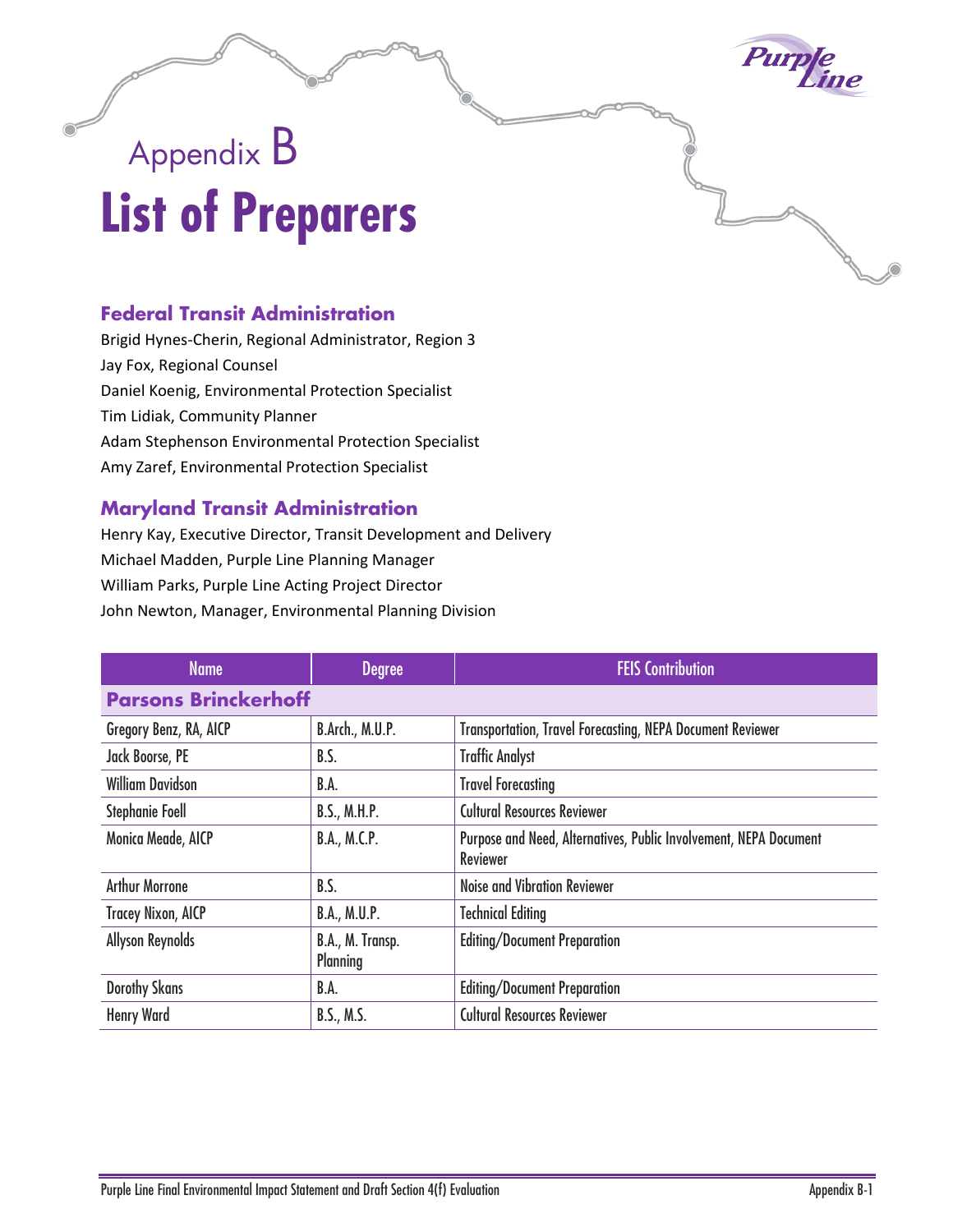| <b>Name</b>                               | <b>Degree</b>       | <b>FEIS Contribution</b>                                                   |
|-------------------------------------------|---------------------|----------------------------------------------------------------------------|
| <b>RK&amp;K</b>                           |                     |                                                                            |
| Elizabeth Workman-Maurer                  | B.A.                | <b>NEPA Document Reviewer</b>                                              |
| Sheila Mahoney, AICP                      | B.A., M.S.          | <b>Indirect and Cumulative Effects Reviewer</b>                            |
| Eric Almquist, AICP                       | B.A., B.S., M.S.    | <b>NEPA Document Reviewer</b>                                              |
| <b>Charles Wallace, PE</b>                | B.S.                | <b>NEPA Document Reviewer</b>                                              |
| Brian Horn, PE, PTOE                      | <b>B.S.C.E.</b>     | <b>Stakeholder Coordination/Real Estate Acquisition</b>                    |
| Eileen Sien, PE                           | B.S., M.S.          | <b>Utilities Reviewer</b>                                                  |
| H. Franklin Vick, PE                      | <b>B.S. C.E.</b>    | <b>Economics Reviewer</b>                                                  |
| <b>AECOM</b>                              |                     |                                                                            |
| Leslie Roche, AICP                        | B.A.                | <b>NEPA Document Manager</b>                                               |
| Louis Costa                               | B.A., M.C.P.U.D.    | <b>NEPA Document Reviewer</b>                                              |
| <b>Christy Grier</b>                      | B.S., M.S.          | <b>NEPA Document Reviewer</b>                                              |
| James Hess, AICP                          | B.A., M.S.          | <b>NEPA Document Reviewer</b>                                              |
| <b>Toni Horst</b>                         | PhD                 | <b>Economics Reviewer</b>                                                  |
| Frank Mikolic, RPA                        | B.A., M.A.          | <b>Cultural Resources/Archaeology Reviewer</b>                             |
| <b>David Nelson</b>                       |                     | <b>Document Production</b>                                                 |
| Alan Tabachnick                           | M.S.                | <b>Cultural Resources Reviewer</b>                                         |
| <b>Fang Yang</b>                          | B.S., M.S.          | <b>Air Quality Reviewer</b>                                                |
| <b>Argo</b>                               |                     |                                                                            |
| Robert Dickinson Roop, CEP                |                     | <b>Hazardous Materials Reviewer</b>                                        |
| <b>Whitman, Requardt &amp; Associates</b> |                     |                                                                            |
| Amanda Baxter                             | B.S.                | <b>NEPA Document</b>                                                       |
| <b>Caleb Parks</b>                        | B.S.                | Alternatives Considered/Environmental Resources/Evaluation of Alternatives |
| Lauren Molesworth                         | B.S.                | NEPA Document, Alternatives Considered, Construction                       |
| Glenn Wilson                              | B.S., M.S.          | <b>Environmental Analyst</b>                                               |
| <b>Halie Stannard</b>                     | B.S.                | <b>Environmental Analyst</b>                                               |
| Susan Smith, WPIT                         | B.S., M.S.          | Demographics, Community Impacts                                            |
| <b>Daniel Beavers, PE</b>                 | B.S.                | Railroad                                                                   |
| Robert Klasen, PE                         | B.S.                | <b>Air Quality</b>                                                         |
| <b>Matthew Werder</b>                     | B.S.                | <b>Bike/Pedestrian</b>                                                     |
| <b>Ashley Tracy</b>                       | B.S.                | <b>Air Quality</b>                                                         |
| Li Li, PE                                 | B.S., M.S., MCRP.   | <b>Air Quality</b>                                                         |
| Rafey Subhani, PE                         | B.S.                | <b>Air Quality</b>                                                         |
| Evan Hershman, PE                         | <b>B.S., M.Eng.</b> | <b>Air Quality</b>                                                         |
| Julie Woo                                 | B.S.                | <b>Air Quality</b>                                                         |
| <b>Paul Rostolsky</b>                     |                     | GIS/Mapping                                                                |
| <b>Wendy Haubert</b>                      |                     | GIS/Mapping                                                                |